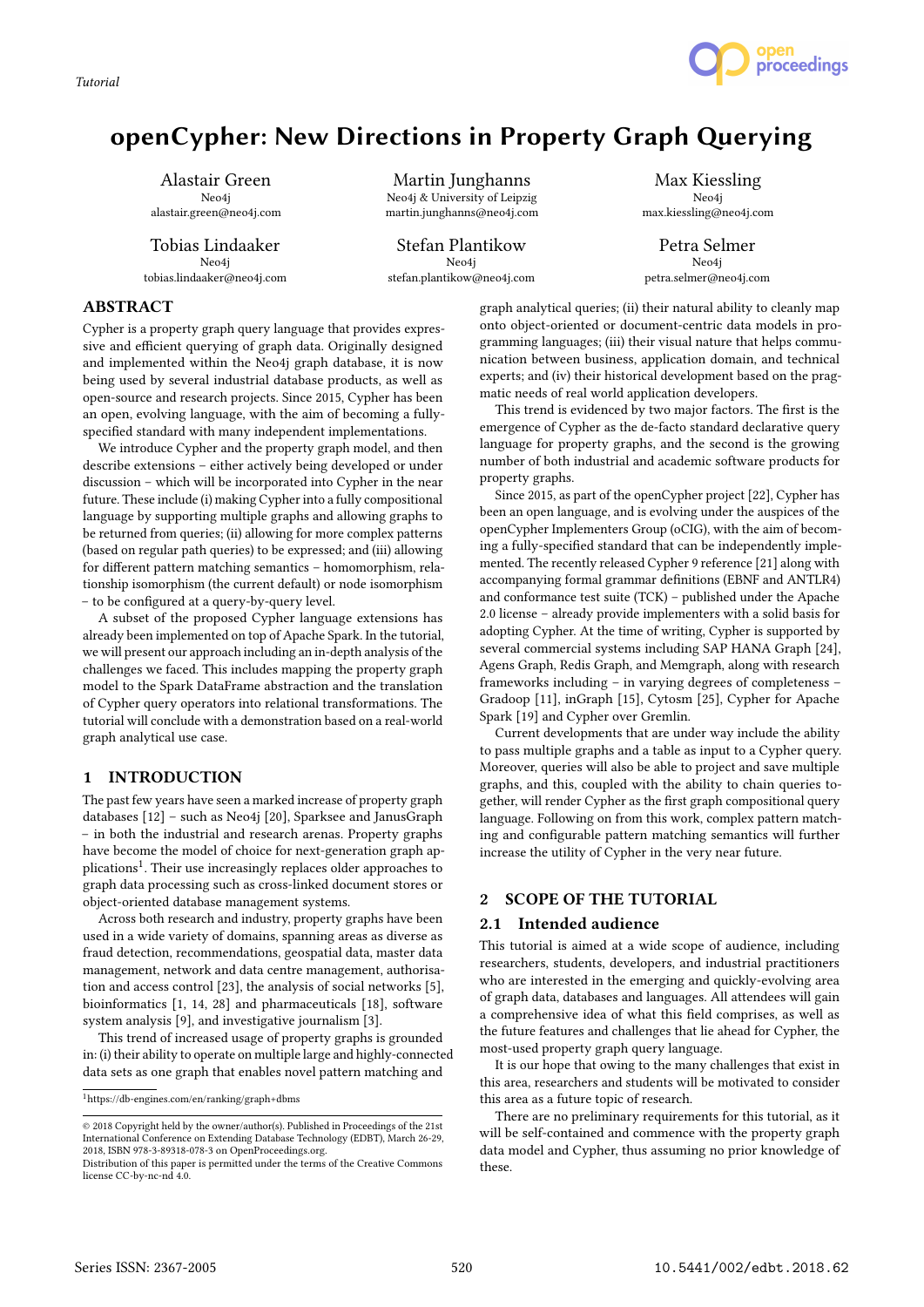## 2.2 Goals of the tutorial

The main outcomes of the tutorial comprise:

- A comprehensive understanding of the property graph data model, and how it compares against some of the other graph data models.
- A good understanding of the Cypher property graph query language and its main constructs and features.
- An in-depth treatment of how Cypher will become a fully compositional language through the introduction of multiple graph support and query chaining.
- An overview of Cypher's version of regular path queries in the form of path pattern queries, which additionally include node and relationship property tests to increase the expressivity of Cypher to manage emerging industrial use-cases and requirements.
- An understanding of node and relationship isomorphism and homomorphism, the characteristics of each, the benefits and drawbacks of each (from an industrial point of view) and how these are envisioned to be incorporated into Cypher.
- A good understanding of the Cypher implementation on top of Apache Spark and how to map a schema-free graph data model to a schema-based relational abstraction.
- An understanding of real-world use-cases which can be better solved by using graphs and the proposed language extensions.

## 3 TUTORIAL OUTLINE

We will begin the tutorial with a brief history of Cypher and the property graph model, and provide an overview of the open-Cypher project and how this is helping to drive forward the design of the language, before proceeding onto the main topics.

## 3.1 The Cypher property graph query language

Property graph data model. The property graph data model will be described, along with how it originated historically from application use cases. We will compare and contrast property graphs with other graph data models. The tutorial will also contain a discussion of ongoing work on potential extensions to the property graph data model.

Cypher query language. Cypher as it stands today will be presented, focusing on its core elements: pattern matching, path functionality and how updates to the data are performed. We will also cover how Cypher queries are structured, as this will lead into the topic of query composition further on in the tutorial. To set the scene and lay the foundation for the later topics, we will walk through an example query in detail, describing the syntax and semantics at each stage of the query.

Challenge: language evolution. Evolving a language with active users is not a trivial undertaking. Every language change needs to be understood in terms of a plethora of interlocking concerns such as usability, relevant use cases, consistency, ergonomics, syntax, tractability, implementability and performance, as well as aesthetics. Every design decision may have hidden consequences in terms of constraining the design in the future. We will talk about some of these concerns, how we design language changes, and the formal openCypher process for evolving the language.

## 3.2 Multiple graphs and composition

Multiple graphs. Having set the scene, we will proceed with describing current developments in Cypher. The first of these is the notion of supporting multiple graphs. We will describe how graphs can be referenced, created, updated, saved as a named graph, and projected. We also define a series of set operations on graphs. Throughout, we will use a running example and describe the syntax and semantics at each stage.

Query composition. Having support for multiple graphs, and being able to return one or more graphs from a query paves the way for true graph query composition. Each query can be considered a function, taking as input a table and multiple named graphs, and returning as output a table and multiple named graphs. Thus, a Cypher query can be thought of as a chain of functions, composed of a series of constituent, elementary queries to form a query chain or pipeline. The addition of subqueries – a wellknown construct from SQL – may be used to transform a query chain into a tree. Named queries – allowing for queries to be re-used in different contexts – will also be presented. We will illustrate these concepts with examples, and show the power and expressivity conferred through graph query composition; we note that, to our knowledge, no other declarative, widely-used query language allows for this.

Challenge: language revolution. Ideal language additions do not interfere with existing features. Sometimes languages need to be changed so substantially that it is impossible to avoid conflicting with pre-existing semantics. In the history of Cypher, various breaking changes have occurred. We will discuss our experiences with breaking changes, language versioning, and planning and executing large scale additions to the language such that the concerns of all relevant stakeholders are incorporated.

## 3.3 Powerful pattern matching

Path Pattern Queries (PPQs). Regular path queries were first proposed by Cruz, Mendelzon and Wood [4] in 1987, and now, thirty years later, we have turned our attention to this topic and how it may be included in Cypher in the form of Path Pattern Queries, or PPQs.

PPQs, inspired by recent work by Libkin, Martens and Vrgoč [13], extend RPQs with notions of node property tests, and are an extremely powerful and expressive mechanism for graph querying. PPQs have been designed to allow for the composition of paths into more complex ones, incorporating both node and relationship property tests, along with the consideration of path costing. We see this as an integral part of Cypher, particularly as the need for users to express ever more complex patterns becomes more pressing in the near future. Using a running example, we will describe the syntax and semantics in detail.

Configurable pattern-matching semantics. The default patternmatching semantics in Cypher uses relationship (or edge) isomorphism (referred to informally as 'Cyphermorphism'). Although it has been stated that it is a useful default in most real-world queries [26], there are some cases where a different semantics would be more appropriate. To this end, Cypher will allow the writer of a query to configure the type of pattern-matching semantics the query is to use: either homomorphism, relationship isomorphism, or node isomorphism. We will discuss how this is envisaged to function, and the benefits and drawbacks conferred by each approach.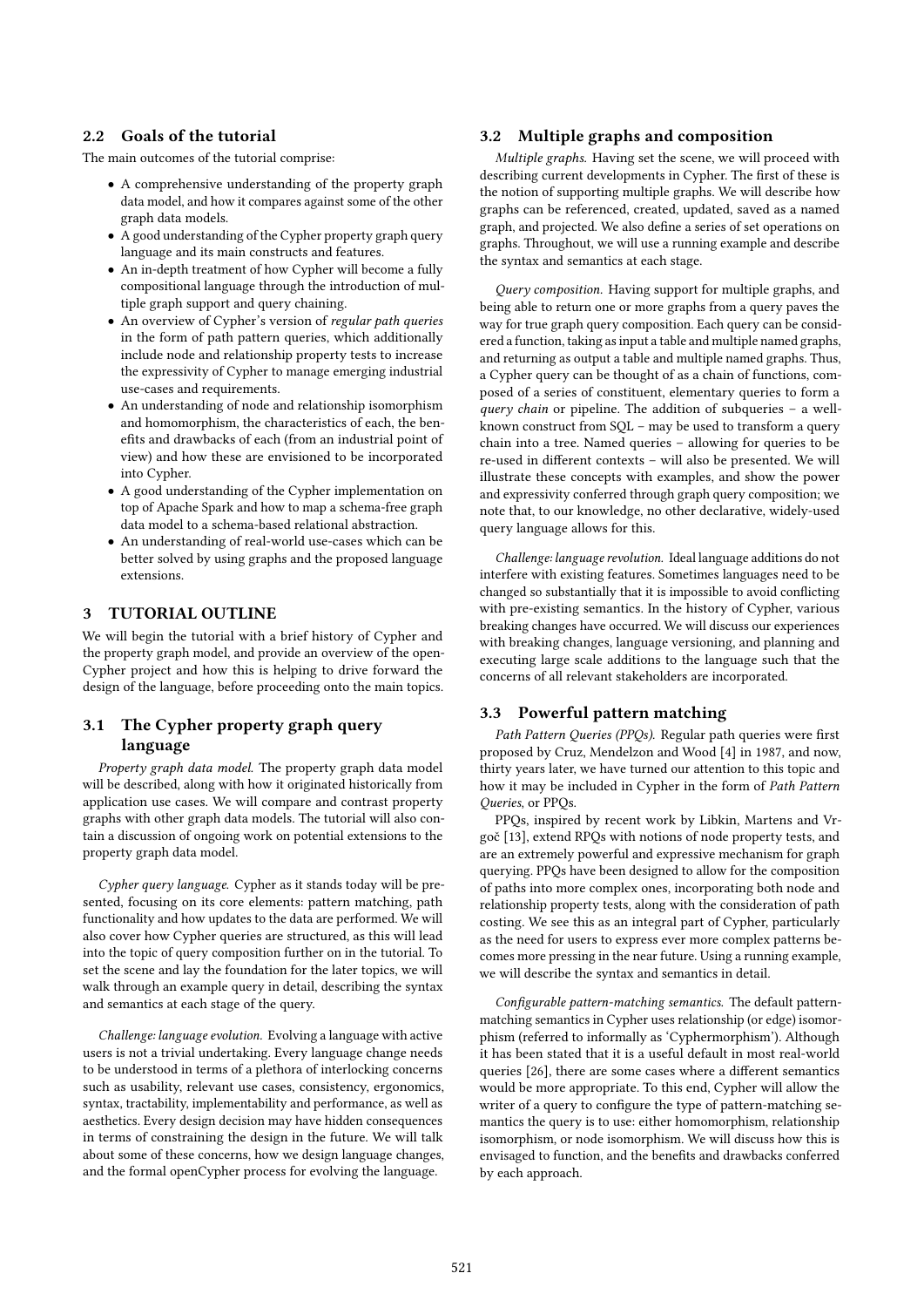Challenge: Tractability. Providing more powerful and flexible pattern matching is grounded in ever-growing application requirements. This needs to be balanced against what can be implemented efficiently and what is theoretically tractable. However, in certain cases, these equally valid theoretical and practical viewpoints may be at variance with each other. We will discuss this and provide a perspective on the tensions that exist between theoretical complexity analysis and industrial requirements of graph query languages.

## 3.4 Cypher for Apache Spark

Graph query languages are currently most prominent in graph database systems such as Neo4j [20]. However, it is our opinion that many systems can benefit from having such a language as part of their feature set. One of these systems is Apache Spark [6], which is one of the most popular open source frameworks in the context of distributed processing of large data volumes within complex analytical workloads.

Apache Spark. Apache Spark is a distributed dataflow framework supporting the declarative definition and execution of distributed dataflow programs sourced from batch data. The basic abstractions of such programs are so-called Resilient Distributed Datasets (RDDs) [29] and transformations between those. A Spark RDD is an immutable, distributed collection of arbitrarilystructured data; transformations are higher-order functions (e.g. map and reduce) that describe the construction of new RDDs either from existing ones or from data sources (e.g., HDFS or RDBMS). To describe an analytical task, a Spark program may include multiple chained transformations. During execution, Spark manages data distribution, parallel execution, load balancing and failover across a cluster of machines.

In addition to the RDD abstraction, Apache Spark includes libraries which offer a higher level of abstraction tailored to specific analytical tasks such as machine learning (SparkML), graph processing (GraphX [8, 27]) and relational operations (SparkSQL). In SparkSQL [2], the abstraction is a so-called DataFrame, which handles structured data according to a fixed schema. Available transformations are well known from relational algebra, comprising, for example, selection, projection, join and grouping. Furthermore, SparkSQL includes Catalyst [2], a rule-based query optimizer that transforms a relational query into an optimized dataflow program by undertaking well-known techniques such as predicate pushdown, column projection and code generation [7].

To incorporate the benefits of Cypher from the graph database domain into the world of distributed dataflow processing, we began developing Cypher for Apache Spark (CAPS) [19]. CAPS is an additional library built on top of SparkSQL and can be integrated into a regular Spark analytical program. CAPS is primarily focused on graph-powered data integration and graph analytical query workloads within the Spark ecosystem. In addition, CAPS is our testbed for Cypher language extensions as specified in the previous sections; for example, query composition, graph transformation and multiple graphs.

Challenge: Schema-flexible mapping. In order to benefit from the query optimization capabilities of Catalyst, we decided to implement CAPS on top of SparkSQL.<sup>2</sup> This however introduces the problem of mapping the schema-flexible property graph model to

a schema-fixed DataFrame representation. We solve this problem by defining a graph schema, which includes information about node labels, relationship types and associated properties potentially having conflicting data types. For structured data sources, such as CSV files or RDBMSs, the schema can be derived directly from meta data supplied by the data source. However, unstructured or semi-structured data sources – exemplified by native graph databases such as Neo4j or document databases such as CosmosDB [17] – will require a full scan of the source data to compute the schema, should it not exist in the first instance. Once a schema is available, it is used to split node and relationship data into multiple column entries, i.e., a row inside a structured DataFrame ("flatten out nodes and relationships") resulting in potentially sparse tables. In the tutorial, we will discuss the process of schema computation and node / relationship flattening in detail including more information about our type system.

Challenge: Multi-phase planning. A second challenge we faced when building CAPS was the translation of a Cypher graph query to a sequence of relational operations on the Spark DataFrame API. Our implementation approach is based on our experiences from building the Neo4j query planner as well as several existing publications discussing the formal aspects of that topic [10, 11, 16]. CAPS uses multiple compilation phases to produce an executable Spark program, including: building a canonical query representation from an abstract syntax tree; translating the canonical form into graph-specific query operators (logical planning); computing the schema for intermediate results (flat planning); and translating logical operatos into Spark DataFrame transformations (physical planning). A physical CAPS plan is optimized by Catalyst and translated into an executable Spark program. In the tutorial, we give an introduction into the CAPS compilation phases as well as optimization techniques like reuse of intermediate results, tree rewriting and Catalyst optimization.

## 3.5 Demonstration

To highlight the analytical benefits of the graph data model as well as the Cypher query language and its proposed extensions, we will end the tutorial with a live demonstration of CAPS. The demonstration will illustrate a hypothetical analytical workflow including graph data integration from multiple data sources, graph transformation and graph analytical queries. We also demonstrate the integration of CAPS within the Spark ecosystem by using Apache Zeppelin, a tool for browser-based interactive data analytics.

#### 4 PRESENTER BIOGRAPHIES

Alastair Green is a Director of Product Management at Neo4j and is a member of the openCypher Language Group, supporting the openCypher project.

Martin Junghanns is part of the Cypher for Apache Spark Engineering team at Neo4j. Apart from that, he is finishing his PhD in Computer Science at the University of Leipzig. Martin is working on the GRADOOP project with a focus on distributed graph analytics, graph data models and analytical DSLs.

Max Kiessling is part of the Cypher for Apache Spark Engineering team at Neo4j. He recently finished his Master's thesis at the University of Leipzig, in which he researched distributed pattern matching as part of the GRADOOP project.

Tobias Lindaaker is one of the first engineers to have worked at Neo4j. He has been and continues to be a key influencer in

 $^{2}$  The CAPS architecture is backend-agnostic and can be ported to alternative backends / systems.